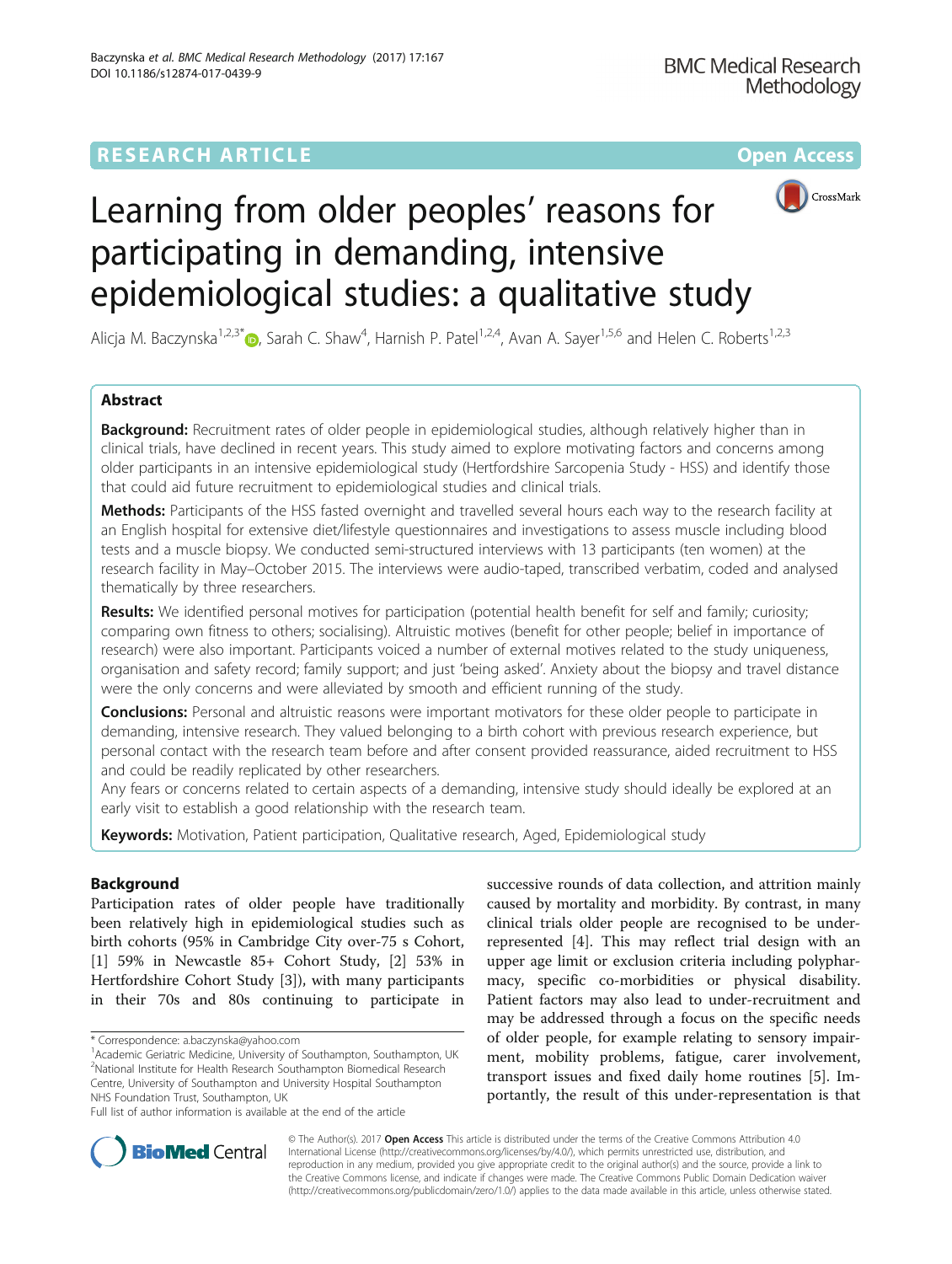clinical trial results may not be applicable to older patients, depriving them of potential treatment benefits or exposing them to unidentified adverse effects [\[5](#page-8-0)].

Participation rates, although higher in epidemiological studies, have also declined over the last 30 years for a number of reasons including the more demanding, intensive nature of modern research [\[6](#page-8-0)]. This may represent a threat to the generalisability of the results and researchers have attempted to explore the characteristics of non-participants [\[7](#page-8-0)].

Learning about barriers and motivations to participation can help researchers to improve recruitment especially into more demanding or time consuming studies [[8\]](#page-8-0). Participants in clinical trials may expect to access new medications, technologies and better care [\[9](#page-8-0), [10](#page-8-0)] whereas in epidemiological studies personal or family experience of the studied illness as well as belief in public interest are reported to be important motivations [[11\]](#page-8-0). There is evidence that among younger or mixed adult age populations, participation is a dynamic, socially complex process that involves various degrees of altruism and expectation of personal gain rather than a simplistic division between self and other oriented motivations [[10\]](#page-8-0). However, older people's motivation to participate in demanding or invasive studies has been little investigated. This study aimed to explore motivating factors and concerns among older participants in an intensive epidemiological study and identify those that could aid future recruitment to epidemiological studies and clinical trials.

# Methods

The Hertfordshire Sarcopenia Study (HSS) is an epidemiological cohort study designed to investigate lifecourse influences on muscle morphology, mass and strength in community dwelling older people [[12\]](#page-8-0). It is a sub-study of the Hertfordshire Cohort Study, a wellestablished birth cohort consisting of 2997 community dwelling men and women born in Hertfordshire between 1931 and 1939 [\[3](#page-8-0)]. Consent was sought from General Practitioners to ascertain the appropriateness of their patients taking part in the study. After receiving consent to approach members of the Hertfordshire Cohort, invitation letters as well as detailed study information sheets were sent out. Those who expressed interest were telephoned and screened for exclusion criteria by a member of the research team. Potential participants were later visited at home by the study doctor who assessed their suitability, explained the study in detail and obtained written informed consent. Participants attended the research clinic on 1 day during which they agreed to undergo a muscle biopsy after an overnight fast and a 3–4 h taxi journey to and from the research facility, leaving home around 7 am and returning around 7-8 pm.

Data collected within the study are presented in Table 1. Participants' GPs were notified of the results of dual energy X-ray absorptiometry (DXA) scan, blood pressure and fasting blood sugar [\[13](#page-8-0)]. Out of 1521 of older people aged 76–84 years invited to participate 274 were recruited to HSS (18% recruitment rate). The reasons for non-participation included no reply to the invitation letter or a refusal, exclusion at the time of telephone screening, or exclusion at the time of home visit (on the basis of eligibility criteria such as neurological conditions affecting the muscle, illness precluding informed consent or ability to travel and anticoagulant drug use).

Thirteen participants (ten women) were recruited prospectively from a total of 15 women and three men who attended the research clinic at the hospital clinical research facility on 7 days in May, June, July and October 2015. All participants who were asked agreed to take part and the remaining five women were not asked to participate due to reaching data saturation. The small number of men in this study reflects the sampling method of the HSS (initial recruitment of 105 men followed by recruitment of 169 women and men). There was no evidence of a seasonal effect on HSS recruitment, but clinic dates were arranged to avoid bank holidays and summer breaks.

The interviews were based on a semi-structured interview schedule (see Table [2](#page-2-0)) developed by the researchers after reviewing relevant literature. One researcher (AB) conducted all of the interviews in a private room in the early afternoon after the biopsies and most assessments were completed. Usually, only the assessments of walking speed or standing balance were still outstanding for one of the interviewees by that point. The interviews were not cut short or interrupted by other assessments and lasted on average 6 min. The interviews were audiotaped and transcribed verbatim and each transcript was identified by a study number only. The interviews were conducted until no more new information was emerging.

Table 1 Data collected from participants in this study

Blood pressure and heart rate Fasting blood test Urine test Tests of muscle strength and endurance Anthropometry Dual energy X-ray absorptiometry (DXA) scan Peripheral quantitative computerised tomography Cognitive function tests Extensive health and lifestyle questionnaires Muscle biopsy (vastus lateralis)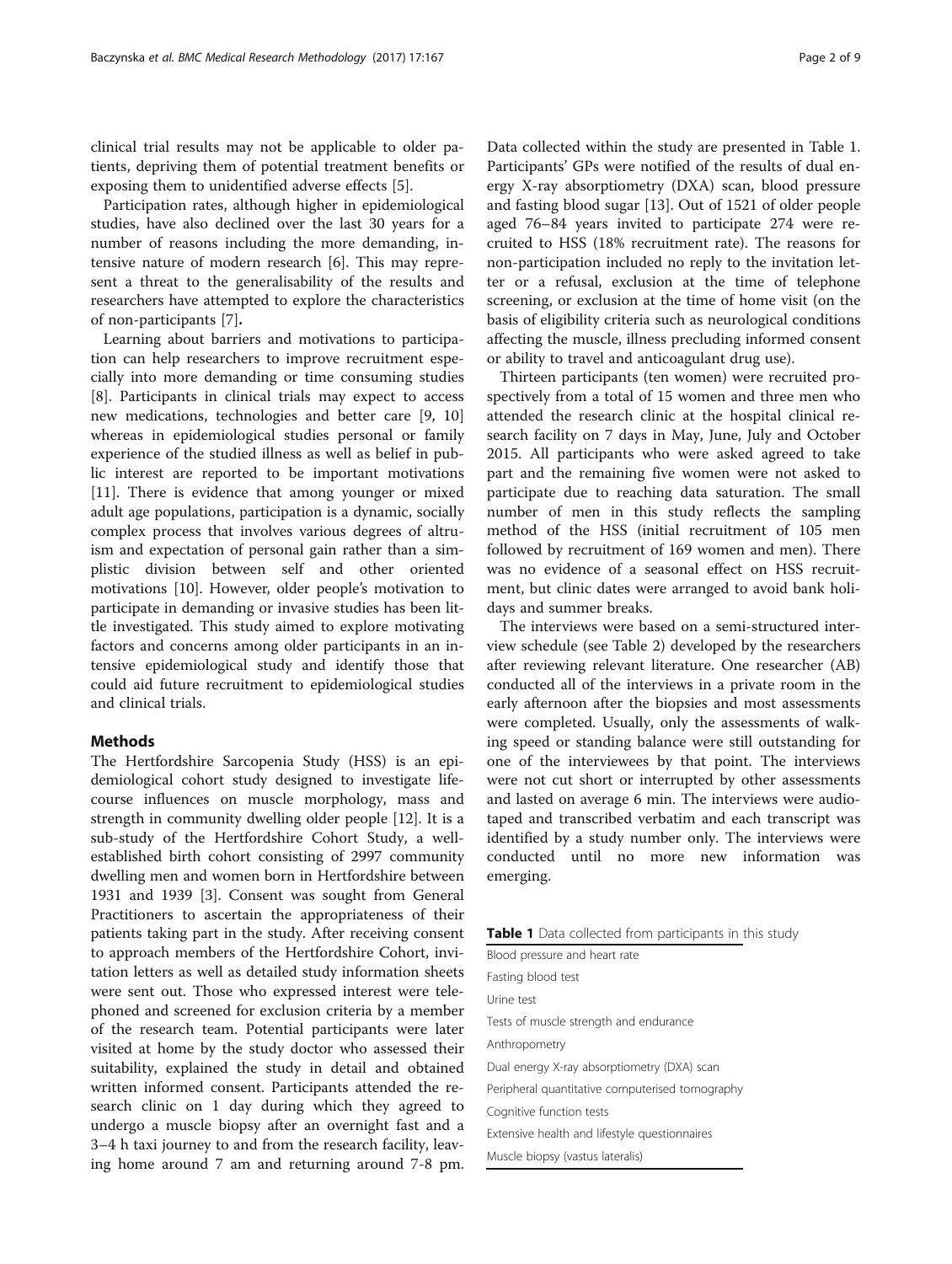# <span id="page-2-0"></span>Table 2 Interview schedule

# Demographic/background data

- 1. How old are you?
- 2. Do you have a spouse?
- 3. Do you have any children/grandchildren?
- 4. How active are you? Do you do any regular exercise?
- 5. Co-morbidities

# Initial thoughts

Could you describe how you found out about the study? What were your thoughts initially?

What appealed to you most?

# Third party role

Have you spoken to anyone about the study? Did they encourage or discourage you?

#### Motivators/advantages

How did you decide that you want to take part? What are the advantages of taking part in this study? (consider personal, familial, wider societal benefits)?

#### Fears/concerns

What were your fears/concerns about taking part? How have you dealt with them?

#### Barriers to participation

Do you have any conditions or illnesses that make participation in this study troublesome or inconvenient?

## Impression of the study

What is your impression of the study so far? Are there any aspects you liked or disliked in particular? (ask about phone calls, home visit, journey, venue, staff, procedures, assessments, scans, meals) Would you be happy to participate again if asked?

#### Other studies

Have you taken part in any other studies (within Hertfordshire Cohort Study or not)?

### Ethics, consent and permissions

The study was approved by the Hertfordshire Research Ethics Committee (REC reference 07/Q0204/68). The participants gave written informed consent to participate in this qualitative study including an audio recorded interview.

## Consent to publish

The participants gave written consent to publish the results of this qualitative study.

#### Data analysis

Data was analysed using Framework [\[14](#page-8-0)] after completion of all interviews. Framework was developed by social researchers in the late 1980s and has been since widely adopted for use in health research [\[15\]](#page-8-0). In summary, the method can be divided into 7 stages. Stage 1 Transcription of the audio recordings; Stage 2 Familiarisation with the interview; Stage 3 Coding which involves applying a label ('a code') that describes a particular passage of importance and may be 'open' (without any predefined concepts) or based on preexisting theory or identified areas of interest. This should be performed independently by at least two researchers. Stage 4 is developing a working analytical framework which should result from a consensus reached by the researchers after coding the first few transcripts and is created by grouping the codes into broader categories. Stage 5 is applying the analytical framework to all subsequent transcripts (i.e. indexing). Stage 6 Charting data into the framework matrix which involves summarising the data by category from each transcript; and finally Stage 7 Interpreting the data.

In this study, open coding was not used due to the deductive nature of the study and an a priori coding framework was developed by two researchers (AB and SS) based on the interview schedule. This working analytical framework was reviewed and modified accordingly after analysing the first three interviews. It was then used for indexing of all the transcripts (including revisiting the first three) by each researcher working independently. Regular meetings took place during the process and any disagreements were resolved by discussion between AB and SS. The coding framework was enriched and developed further after repeated analysis of all the data with direct input from a third researcher (HR). Themes arising from the data were discussed in joint meetings.

Within the framework the following categories were created: background data (e.g. age, marital status, number of children/grandchildren, and level of fitness), initial thoughts about the study, particular motivating and demotivating factors, any concerns about participation, and general impression of the study. Interpretation of data led to identification of general themes around personal, altruistic and external motives and participant fears with specific examples from the transcripts. The analysis was aimed at identifying commonalities and differences among the participants and at eliciting a wide range of views and perspectives surrounding the topic. Therefore, opinions expressed by one participant were equally weighted as views of the majority.

# Results

## **Participants**

Thirteen participants were interviewed (3 men) with a mean age of 78 years (range 75–83 years). Four participants lived alone (two divorced, one widowed, one bachelor) and nine lived with a partner, all in their own accommodation. All participants reported taking regular walks, five gardened regularly and five took part weekly in physical activities including jogging, cycling, bowling, dancing, Pilates and yoga. No one declared current health problems apart from osteoarthritis (four participants).

The interview analysis elicited three main themes: 1) motivations, 2) concerns, and 3) general impression of taking part in the study.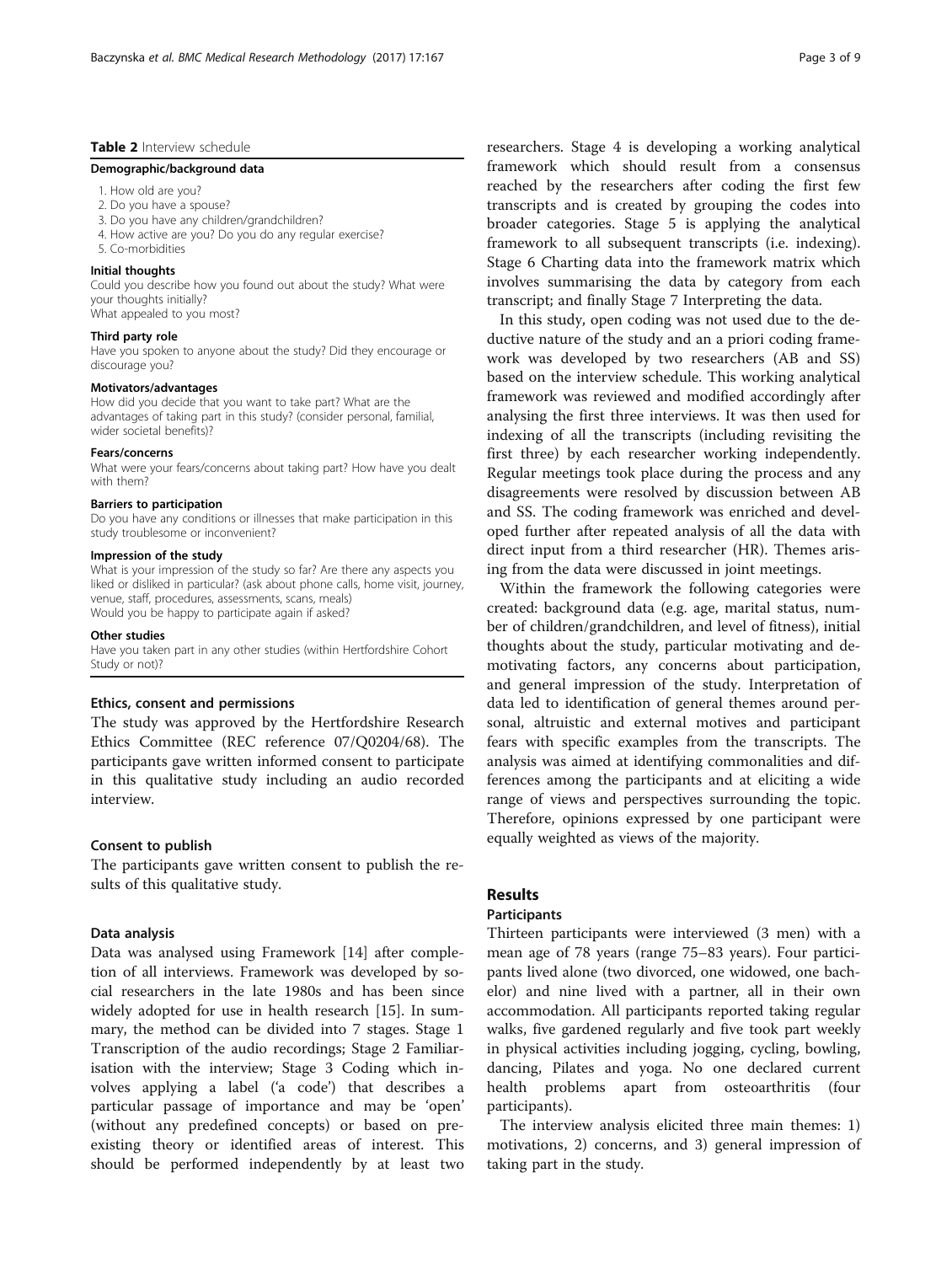# <span id="page-3-0"></span>**Motivations**

Two types of motivations were identified (see Table 3): internal which included personal and altruistic reasons for participation and external which were related to the structure and organisation of the study. Most participants expressed several motives which had contributed to their decision to take part.

# Internal motivations - personal

The majority of interviewees hoped to obtain personal health benefits from participating, sometimes referring to the study as 'an MOT' (this is an annual UK test to check if a vehicle meets road safety and environmental standards, and the term is often used to refer to a general health check). They assumed that they would get a health check and that any issues identified would be reported back to their GP. This motive was particularly relevant for one participant who did not visit his GP regularly and was found to have hypertension which was reported to his GP. Only one female participant did not identify a personal motive.

'It also gives you like an MOT of your own you know physical condition. So if anything jumps out which isn't quite normal, then it's brought to your attention and hopefully you'll do something about it.' (P10).

A number of participants expressed a wish to compare their own health and fitness to others. Although no formal feedback was given to participants regarding their performance, which had been explained during the initial discussion before consent, participants wanted to

Table 3 Motivations and barriers to participation identified by study participants

## Motivations to participation Internal motivations: - Personal reasons Checking health status Comparing own fitness/health to others Improving future health of own family Curiosity/interest Meeting other people/day out - Altruistic reasons For future generations Altruistic attitude in life Previous experience in helping older people (job related) To support research

External motivations:

Awareness of being part of a cohort and therefore 'special' High quality and good organisation of the study Well established safety record of the study Family recognition of the study quality Being approached/asked

## Barriers to participation

Anxiety about the muscle biopsy (pain, loss of independence) Effort involved in travelling to the clinic

find out informally from the nurses how their result compared to others.

'…well just to generally know how my health compares to other people of my age and whether I'm reasonably fit for my age.' (P07).

One person hoped it might help their own family:

'I've got grandchildren I love dearly and they'll have children hopefully, please God, and in future it could help them as they get older. To live a longer, better life; more active. Be able to do more.' (P06).

Some viewed the study as an opportunity to socialise with others and as 'a day out' even though they led very active and sociable lives and had good ties with their families. This view was enhanced by the verbal feedback received at the end of the clinic when they thanked the research team for making the day so 'enjoyable'.

'And just something different and meeting other people again.' (P09).

The topic of the study itself evoked a lot of interest and being asked to participate prompted some of the interviewees to volunteer.

'…because I'm quite interested in, particularly now loss of muscle power, because I'd noticed it in my golf and so I don't hit the ball as far.' (P13).

# Internal motivations – altruistic

A major theme arising from most responses in combination with personal benefit was the expectation that the study will help improve the health of future generations in a tangible way.

'Because it's going to help other people eventually you know.' (P03).

For one participant who had been a blood donor for 23 years taking part in this study was simply a natural continuation of life-long passion of helping others:

'It's nice to help other people, if I can, if the results are going to help other people, that's fine. You know I've been helping people all my life, one way and another.' (P12).

For another participant previous exposure to older people experiencing falls in her working life as a warden encouraged participation in a study that aims to investigate loss of muscle in ageing.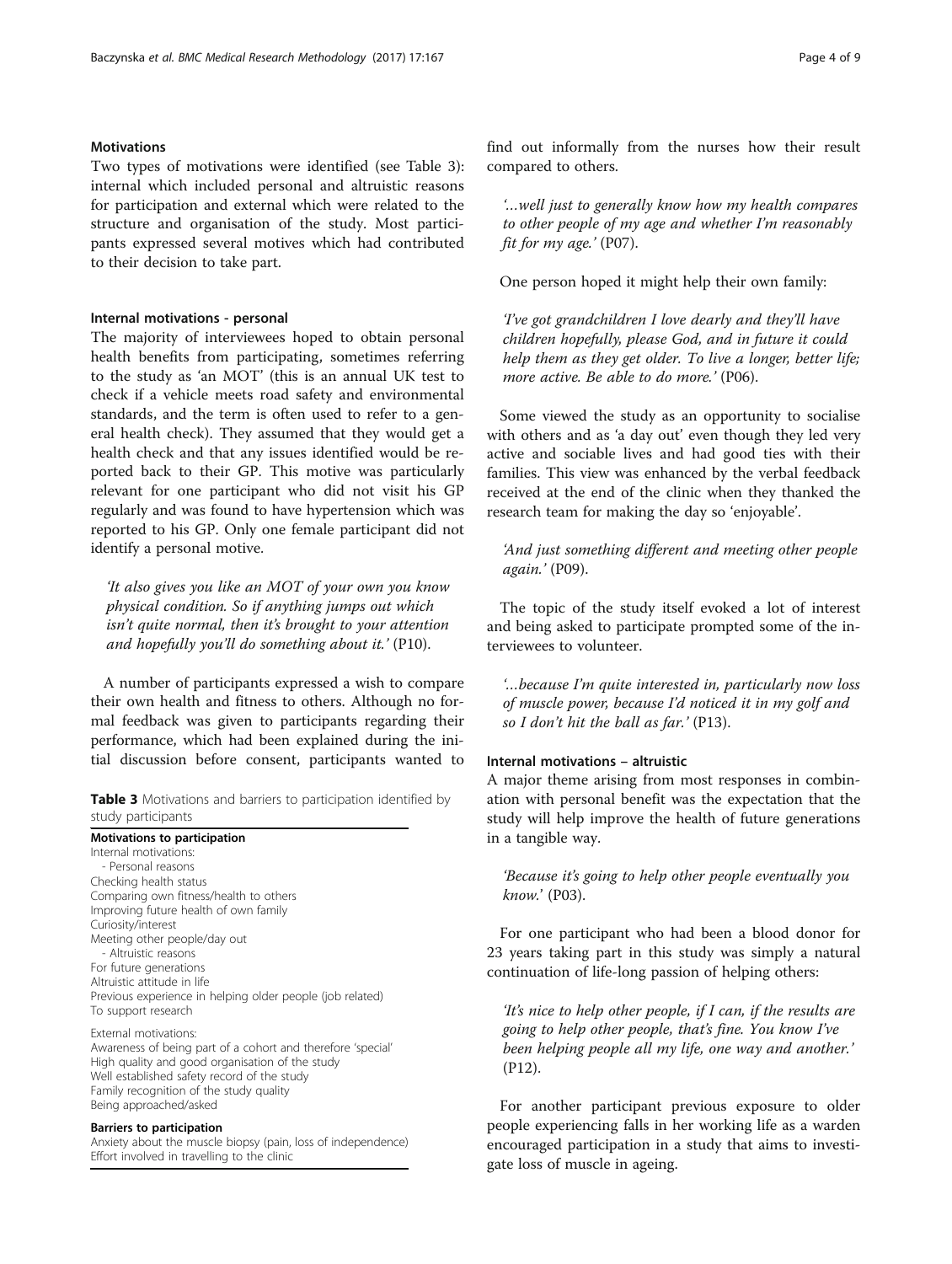'Well I know it's a study to help, obviously to help future people, and more people, well more people have falls as they get older….' (P05).

Two female participants were particularly keen to help advance research in general even if they were unlikely to benefit from any personal gain. One had worked in a research environment before she retired and therefore showed a considerable insight into importance of engaging with the study.

'I thought yes. I'm very happy to help, and it's all for the future of other people. Whether I might benefit I don't know, but I thought, I think research is the way forward in medicine.' (P10).

'Well I thought if nobody did it then you wouldn't be able to find out these things.' (P08).

# External motivations

During the analysis it became clear that certain aspects of the study itself had prompted a positive response from the potential volunteers. First of all, being part of an established cohort with historical birth records was reported as a motivating factor by the participants.

'The doctor told me today something about there were about three thousand eligible persons. Of whom the birth records were kept or discovered. That's quite a small number, so I was interested in, in being one because it was fairly unique.' (P11).

All the participants had been previously contacted as part of the main cohort study and thus showing interest in this study was a natural continuation of their ongoing interest and contribution.

'They contacted me, many years ago, and explained that certain people who were born between certain years, who were born in Hertfordshire, they kept records, and would I like to take part in a survey (…) I had to go Hertford Hospital first of all, and I've been about  $(...)$  four times.' (P05).

In fact, the siblings of some of the volunteers were envious of them being invited and wondered why they were not.

'But people are envious when I tell them. I mean I've got a sister, two sisters now, so that's three, and but they weren't born in those years you see. And they say how come you managed to get on this and that (…) I said no, well you weren't born in the right time you see!' (P05).

One participant was anticipating further contact following previous participation and was pleased to receive the invitation letter.

'Well I had been wondering if you would ever, if I would ever be approached again, and I thought, I just felt it was a good idea to do it.' (P09).

The way the invitation letter was worded and the study explained was also an important factor.

'There's something about the transparency of the way that the study is being conducted and how it impinges on me when they write a document to me and I read it.'  $(P11)$ .

In addition, information about the well-established safety of the muscle biopsy in the initial 105 men was reassuring and encouraging for the volunteers.

'Well I was a little bit wary, but I thought oh, I've got to go for it. Because other people have had it done and it was okay wasn't it.' (P01).

The majority of the interviewees discussed the invitation letter with other people, usually close family, who expressed enthusiasm for the study and encouraged them to take part.

'My son and my husband, they said go ahead mother, you get a full body check-up and it's worth it, and my son said it's for the future, my husband said yes, it's good for you, health checks.' (P06).

# Concerns about participating in the study

In the interviews the participants were asked whether they had any concerns regarding the study (Table [3](#page-3-0)). Most did not report any apprehension, even when specifically asked about the muscle biopsy. This seemed to be related to the fact that many participants had previously been in hospital to undergo investigations or operations and therefore were not worried about having a relatively small procedure.

'No, because I've been to hospital a few times'. (P02).

One participant in particular was worried about loss of independence following the procedure in view of her ongoing caring responsibilities. However, after explanations were provided during the home visit she agreed to participate.

'Because before then I thought I was not going to do the muscle one, because I was a bit concerned if anything went wrong  $(...)$  I need to be active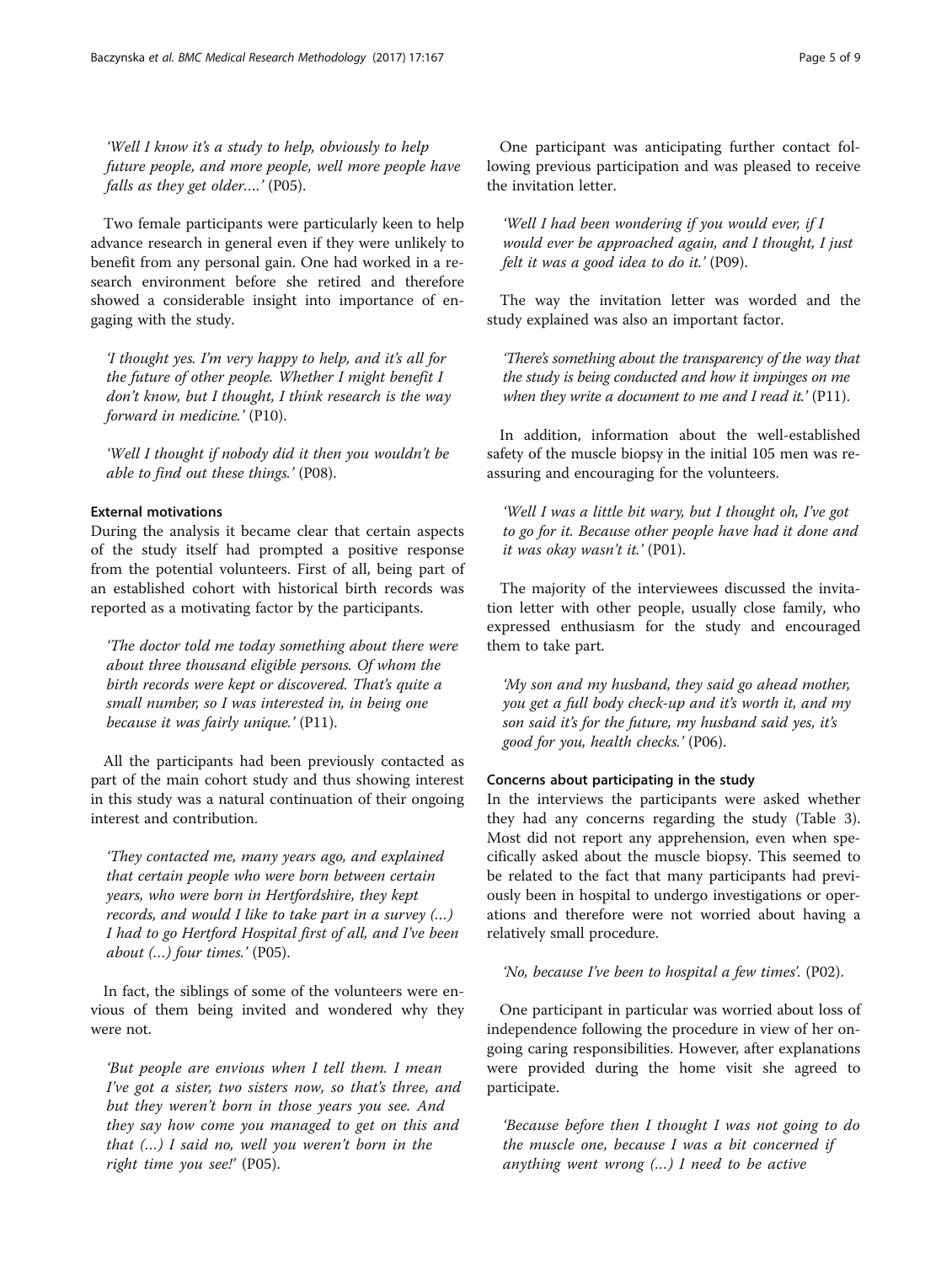because my son has got (…) mental health problems.' (P06).

The lack of anxiety participants reported was helped by the attitude of the research team who explained every step and kept the participants at ease.

'And I wasn't a bit afraid or worried about anything, because everything was explained to me as we went along; the nurses, to the doctors, to yourself, everything; no worries whatsoever.'(P08).

The only other concern mentioned was the travel distance from Hertfordshire to Southampton which could take up to 3–4 h each way depending on traffic.

'My only concern was whether I was going to feel tired and you know by the end of the day. And how I would feel. The journey is obviously going to be tedious going back.' (P09).

Participants denied any health problems that could be a potential barrier to participation. Most had a degree of hip or knee osteoarthritis, including previous operations; however they did not regard this as an obstacle to volunteering in the study. One participant still worked and stated that she would have to take time off if the clinic happened to clash with her work schedule.

'I told them I was going to actually do it because I thought even if they say you can't have a day off I would take my holiday off, because I do think it's important.' (P06).

# Impression of the study

When asked about their impression of the study the participants were unanimous in praising the efficiency and friendliness of the research team, the pleasant taxi drivers and the quality of food that was provided during the day. No-one identified anything that required improvement.

'I think it's fantastic. And it's so good… so much care and consideration by yourself and all the staff been given. I've been so well looked after. It was incredible. '(P06).

When questioned if they would take part again only two participants were unsure because of the travelling and distance involved, while the majority agreed that they would.

# **Discussion**

We were interested to establish why older people agreed to participate in a demanding and intensive epidemiological study and identify factors that might aid recruitment to future epidemiological studies and clinical trials. In this qualitative study the participants expressed a mixture of personal motives such as potential health benefit for self and family, curiosity, socialising and altruistic motives such as potential benefit for other people and belief in importance of research. Most participants expressed at least two different motives for participation in the HSS and all but one reported a personal reason such as a health check. The social aspect of the study was appreciated by two women but not highlighted by the men. One woman emphasised the possible benefit for her own family and the study's importance for the health of future generations was highlighted by most participants. The importance of research in general was mentioned by two women. One man and eight women discussed the study with their close families or friends who encouraged them to participate. Importantly, interviewees were motivated to take part through their previous research experience as well as belonging to a birth cohort. The only concerns identified in this study were anxiety about the muscle biopsy and the travel distance to the research facility. The participants were extremely positive about the experience and keen to be involved in research in future.

Notably, certain aspects of the study conduct appeared to be important to encourage participation that were also identified in a study by McMurdo et al. [\[5](#page-8-0)]. The study cohort was well maintained with regular newsletters, a dedicated website and regular locally based meetings organised by the research unit. Similarly, in a study of cancer patients, regular newsletters were also an important way of spreading information about available clinical trials [\[16](#page-8-0)]. Older people are recognised to value personal contact over written contact and appreciate good relationships with research teams [\[17\]](#page-8-0). Telephone contact by research nurse has been reported to increase recruitment rates of older people into a study of physical activity [\[18\]](#page-8-0). In this study, a continuing positive relationship starting with the invitation letter, through telephone screening, home visit, to the clinic day preceded by a reminder call from our nurses was vital to allay fears and ensured the best possible experience for our participants. Reminder calls have also been recommended by other researchers to confirm arrangements with older participants [[5\]](#page-8-0).

When recruiting older participants into studies that require a high degree of commitment and effort it is essential to establish whether the balance of associated risks and benefits corresponds with their expectations and degree of vulnerability [[19\]](#page-8-0). This dilemma was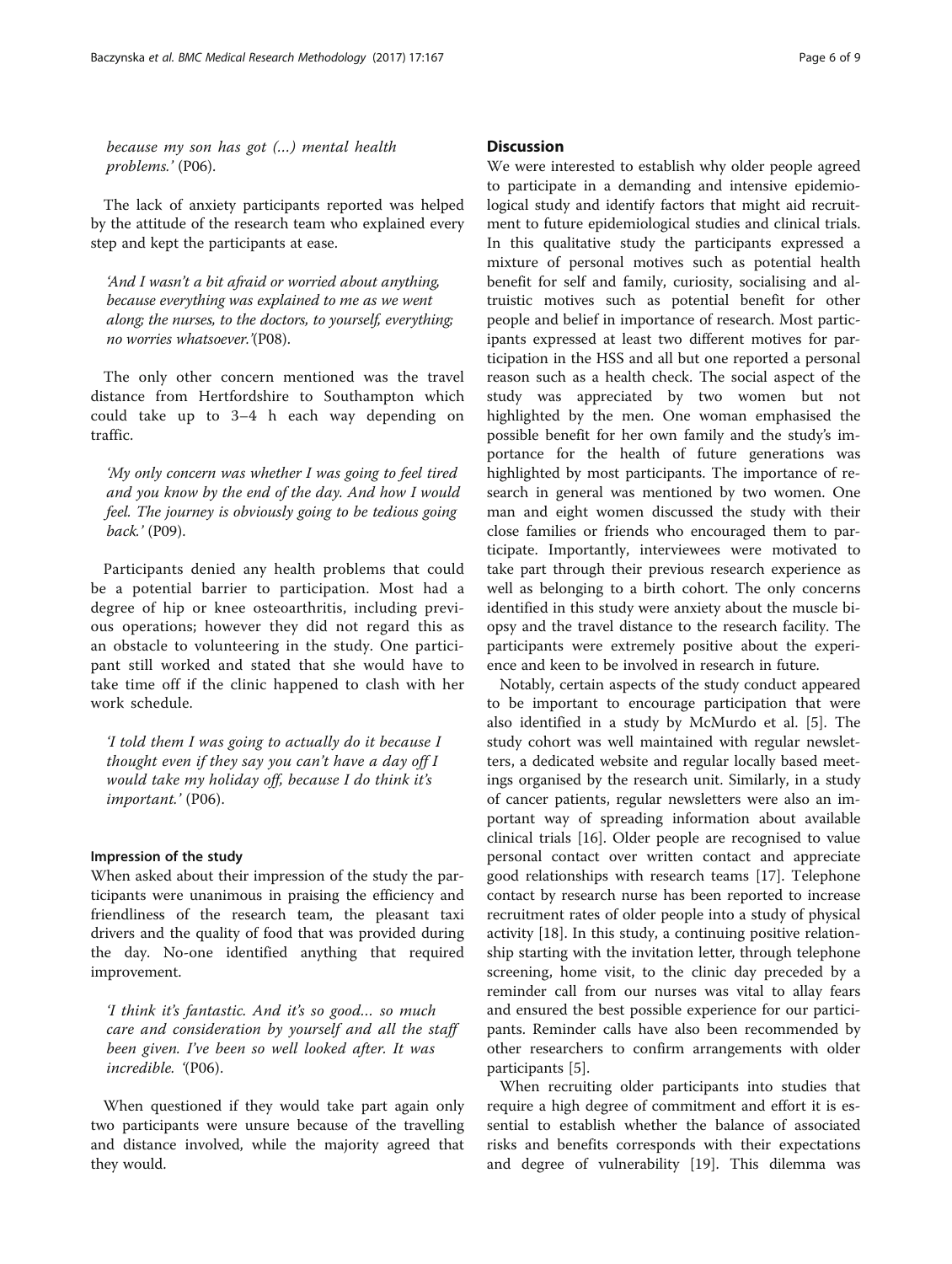carefully considered by the study doctor during the home visit especially when it became clear that some potential participants had expectations of diagnostic benefits from the biopsy procedure which would not be met. This highlights the importance of sufficient time at home or in clinic to explore the suitability of each participant and their expectations prior to consent. In broader research exploring the meaning of consent [\[20](#page-8-0)], the perceived risks, benefits and the risk-benefit ratio predicted whether the respondent was willing to take part in a specific survey. Being clear about societal and personal benefits as well as the absence of risks was emphasised as the means to improving survey participation.

Other aspects of the study valued by our participants such as the quality of the organisation, travel by taxi and a calm research facility with a good choice of meals certainly contributed to recruitment and positive participant experience. We offered to accommodate the need for spouse companionship during the clinic day but this was rarely required in practice. The study did not offer any financial incentive to the participants; likewise, one survey of 68 older research volunteers [[21](#page-8-0)] found that only 6% were motivated by payment.

Studies of dementia [[22\]](#page-8-0) report similar motives including individualistic which corresponded to our personal reasons (e.g. valuable learning experience) and collectivistic, corresponding to our altruistic reasons (e.g. 'helping through being part of something bigger'). 'Being asked' was identified as the best motivation for participation. All of our participants had previous experience of taking part in studies and were anticipating further research involvement. Law et al. noted that dementia research participants were not deterred by any of the potential costs or lack of obvious personal benefit, which is in accord with our results. Similarly, a qualitative study of older adults with mobility limitation reported personal education, comparison of self with others, maintaining vitality and altruism as the four main benefits of adherence to protocols [\[23\]](#page-8-0).

The opinions of family members were often mentioned by our participants as a source of encouragement. Gaining family support has been reported to be important in recruitment of those aged 85 years and older [\[24](#page-8-0)]. However, only one participant emphasised a specific desire to help her family in the future. This finding clearly differs from genetic studies where familial motives stand on an equal footing with personal and societal ones [\[10](#page-8-0)]. In surveys investigating larger adult populations [[25](#page-8-0)] and older volunteers [[16](#page-8-0), [26](#page-8-0)] scientific interest or receiving results of the study was quoted as an important motivator. This curiosity was characteristic of participants in this study which was fostered by special research updates via newsletters and meetings.

It is worth noting that although HSS was an intensive and demanding study it only required 1 day of involvement from the participants. In many other studies the expected commitment may be greater due to the multiple follow-ups over a prolonged period of time. Marcantonio et al. [[8](#page-8-0)] interviewed 50 vulnerable older medical and surgical patients about participation in delirium research that would include long neuropsychological testing, blood tests, MRI and possibly a lumbar puncture. The main motivator expressed was to benefit mankind but also the opportunity to learn more about the disease, personal benefit, having something to do and socialisation, which is similar to the findings of this study.

It is recognised that recruitment to cohort studies which involve older people is relatively high (above 50%) in comparison to the low rates in clinical trials for common conditions in older age [\[27\]](#page-8-0). Clegg suggests that cohort multiple randomised controlled trial design may solve some of the problems encountered in current recruitment and provide researchers with a pool of older people who are keen to take part in studies. There is evidence that epidemiological research appeals more to people if initiated by trusted public institutions [\[11](#page-8-0)]. The fact that HSS relied on volunteers from an already wellestablished cohort may have contributed to the successful recruitment rate. It is likely that lessons learned from epidemiological studies could help recruitment to less popular clinical trials.

In health promoting studies of hard to reach older people the main obstacles to participation reported were tiredness, feeling too old, lack of motivation, deteriorating health, costs and lack of transportation [\[24](#page-8-0)]. Inconvenience as a barrier to participation (frequency of visits, travel distance, transport, parking, accessibility) has also been reported in older adults with mobility limitations [[23\]](#page-8-0). Whereas, in an intensive study [[8\]](#page-8-0), the strongest disincentives reported were procedures (lumbar puncture and blood tests) and long interviews. Travel and the biopsy procedure were the only concerns reported by a minority of participants in this study.

This study has a number of strengths. It is one of a few published qualitative studies that have explored the motivation of older people to participate in demanding and intensive research. The study was conducted in a rigorous way with direct involvement of all of the research team. The transcripts were meticulously studied and coded to enable in-depth thematic analysis. However, the study also had some limitations. We are aware of the inherent, unavoidable bias of interviewing only those who have volunteered to take part in studies over several years and we were not able to explore the views of non-participants who declined the invitation or did not respond. While our participants were not frail or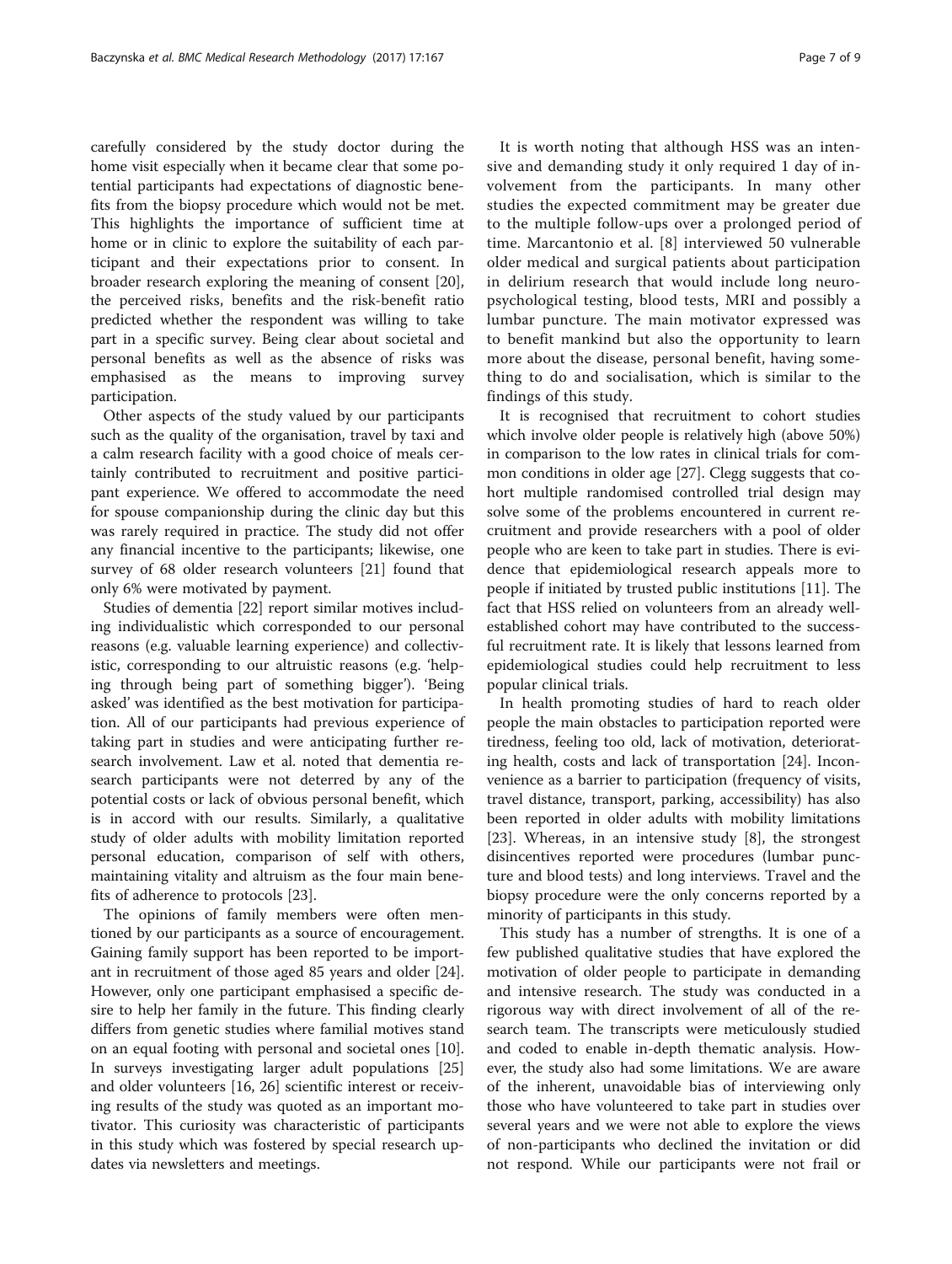<span id="page-7-0"></span>multi-morbid (a number of them had one co-morbidity of osteoarthritis but all were physically active), we believe that our conclusions are relevant to a wider sample of older people. The fact that a doctor visited participants at home may have added legitimacy to the consent process. One researcher (AB) interviewed all participants which avoided inter-researcher differences but may have introduced bias related to style and previous experience. AB was one of the two research doctors performing the muscle biopsy which could have led to participants feeling uneasy expressing criticism. However, the results fit with the uniformly positive informal feedback received from our participants throughout the study including thank you notes sent afterwards. AB paid particular attention to any nuances in the interviewee responses and body language that may have implied dissatisfaction. If there had been any implied discontent AB would have offered the participant the option of speaking to someone not directly involved in the study but no such case was identified. In some cases, there were outstanding assessments to be completed after the interviews which would therefore have not been taken into account in the responses. However, as these assessments were of similar physical intensity, performed by the same research nurses in the same environment; it seems unlikely that they would change participants' general opinion about the study.

This study has identified several factors that could support recruitment in other research studies. Personal continuing contact through a carefully worded invitation, telephone calls and recruiting home visit could be replicated. The availability of a dedicated research facility is not universal but could be replaced with 7bespoke time, staff and clinical space specifically devoted to the participants. Provision of free transport and suitable choice of refreshments is easily reproduced and can enhance recruitment. It is also important to address the reasons which motivate older people and their expectations prior to consent by emphasising certain aspects of the study and exploring potential concerns.

# Conclusion

Personal and altruistic reasons for participation in research were important motivations for the older people in this study. External drivers relating to organisation of the study offered additional incentives. Any fears or concerns related to certain aspects of an intensive or demanding study should ideally be explored at a visit where a relationship of trust is built with the research team member. Smooth and efficient running of the study provides reassurance and alleviates anxiety contributing to a general positive experience for the participants.

#### Abbreviations

DXA: dual energy X-ray absorptiometry; HCS: Hertfordshire Cohort Study; HSS: Hertfordshire Sarcopenia Study; MOT: Ministry of Transport test

#### Acknowledgments

We would like to thank the research nurses who greatly contributed to the success of the study: Norma Diaper, Sanchia Triggs, Andrea Staniford and Gemma Rood.

#### Funding

This work was supported by the National Institute for Health Research (NIHR) Southampton Biomedical Research Centre, Nutrition, the MRC Lifecourse Epidemiology Unit and the University of Southampton. AMB was also supported by the NIHR Academic Training Scheme and AMB, AAS and HCR are also supported by the NIHR Collaboration for Leadership in Applied Health Research and Care (CLAHRC): Wessex. This report is independent research and the views expressed in this publication are those of the authors and not necessarily those of the NHS, the NIHR or the Department of Health. The funding bodies had no role in any of the design, collection, analysis, interpretation of data, writing of the manuscript or decision to submit for publication.

#### Availability of data and materials

The datasets used and/or analysed during the current study are available from the corresponding author on reasonable request.

#### Authors' contributions

AAS, HR and HP conceived the idea of this qualitative study and contributed to its design. AB designed the interview schedules, conducted the interviews and analysed them with SS and HR. AB drafted the article with HR and edited all subsequent drafts. All authors read and revised the article, and approved the final version.

#### Ethics approval and consent to participate

The study was approved by the Hertfordshire Research Ethics Committee (REC reference 07/Q0204/68). All participants gave written informed consent to be interviewed, for the interviews to be audio recorded and used for research purposes and publication.

#### Consent for publication

Not applicable as no personal data was used in this article.

#### Competing interests

The authors declare that they have no competing interests.

#### Publisher's Note

Springer Nature remains neutral with regard to jurisdictional claims in published maps and institutional affiliations.

#### Author details

<sup>1</sup> Academic Geriatric Medicine, University of Southampton, Southampton, UK 2 National Institute for Health Research Southampton Biomedical Research Centre, University of Southampton and University Hospital Southampton NHS Foundation Trust, Southampton, UK.<sup>3</sup>National Institute for Health Research Collaboration for Leadership in Applied Health Research and Care, Wessex, University of Southampton, Southampton, UK. <sup>4</sup>MRC Lifecourse Epidemiology Unit, University of Southampton, Southampton, UK. <sup>5</sup>AGE Research Group, Institute of Neuroscience, Newcastle University, Newcastle, UK. <sup>6</sup>National Institute for Health Research Newcastle Biomedical Research Centre, Newcastle upon Tyne Hospitals NHS Foundation Trust and Newcastle University, Newcastle, UK.

# Received: 27 June 2017 Accepted: 22 November 2017 Published online: 12 December 2017

#### References

- 1. Fleming J, Zhao E, Connor DWO, Pollitt PA, Brayne C. Cohort Profile: the Cambridge City over-75s cohort ( CC75C ). Int J Epidemiol. 2007;14:40–6.
- 2. Collerton J, Davies K, Jagger C, Kingston A, Bond J, Eccles MP, et al. Health and disease in 85 year olds: baseline findings from the Newcastle 85+ cohort study. BMJ. 2009;339:b4904.